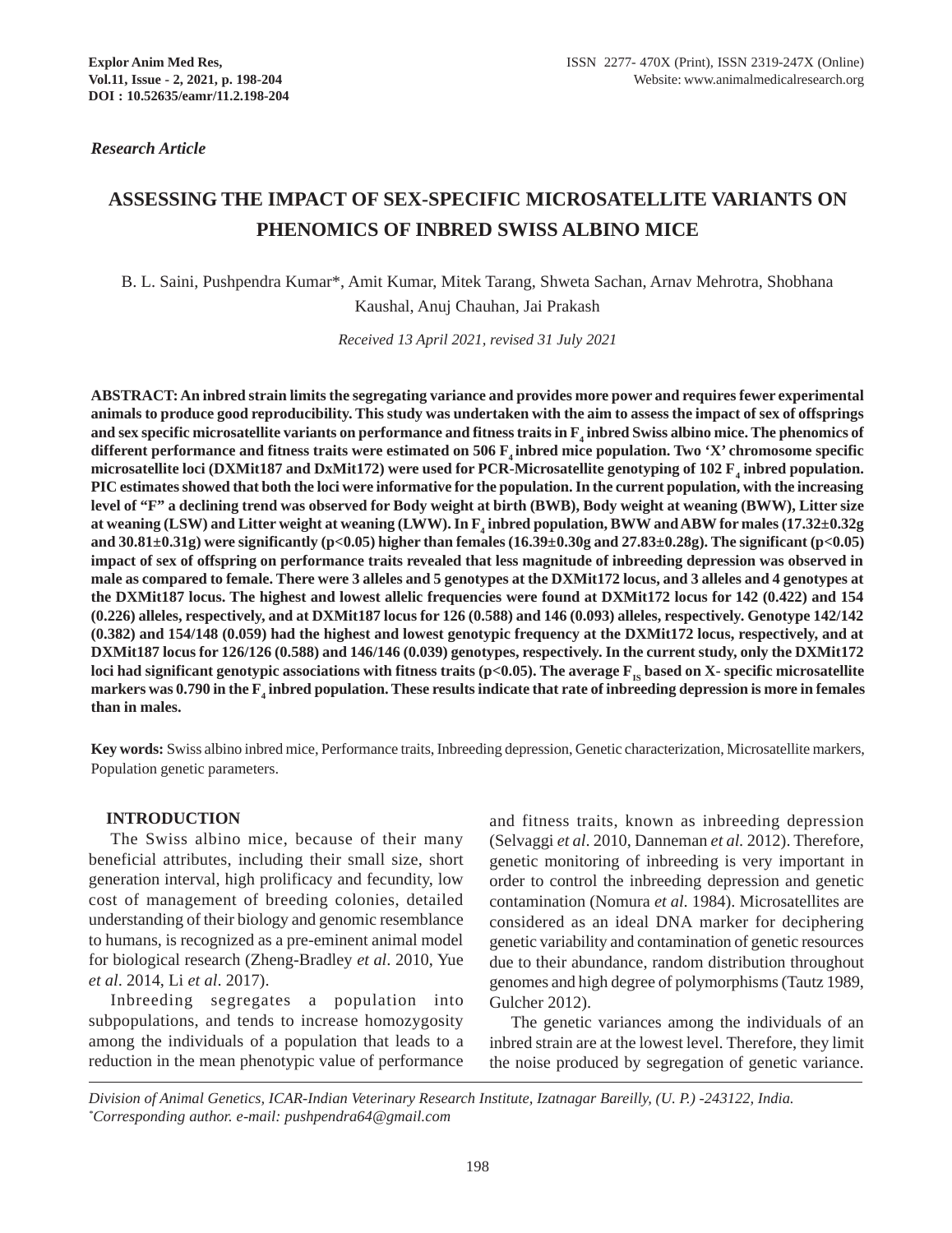Inbred strain has a high level of genetic uniformity and stability, making it possible to obtain an identical genotype over a long period of time (Sommer and Ketterling 1994). The only reason for genetic variation between males and females of an inbred strain is sex specific chromosomes. Thus, an inbred strain provides more power and requires fewer experimental animals to produce good reproducibility (Eppig 2007, Casellas 2011, Danneman *et al*. 2012).

Hence, considering the importance of genetic stability of inbred strain of mice, the present investigation was undertaken with the aim to assess the impact of sex of offsprings and sex chromosomes specific microsatellite variants on performance and fitness traits in  $F_4$  inbred Swiss albino mice.

# **MATERIALS AND METHODS**

#### **Experiment set-up and breeding strategy**

The  $F_3$  inbred Swiss albino mice maintained at Laboratory Animal Research (LAR) section of Animal Genetics Division, ICAR- Indian Veterinary Research Institute, Izatnagar, Bareilly (U. P.), India, were used as experimental animal for this study. In order to produce a high fecund inbred strain of Swiss albino mice, the following three criteria were used to select full sib breeding pairs in each generation: (i) apparently healthy full sibs, (ii) minimum adult body weight  $\geq 30$  g and (iii) LSB  $\geq$  8. The 90 full sib mating pairs of  $F_3$  inbred Swiss albino mice were selected at the age of 85-90 days and full sib mating was practiced to produce  $F_4$  inbred generations of mice. The selected breeding pairs were allowed *ad libitum* access to food and water. Each full sib pairs were kept in separate cages for breeding in order to produce offsprings of next inbred generation. After 18-21 days of setting up of breeding, offsprings of inbred generation were started coming in all the cages. Sexing and weaning of offspring were done at 28 days and male and female mice were placed in separate new cages. After sexing, offsprings identification was facilitated by using picric stain to mark each male and female (Leclercq and

 $M<sub>2</sub>$ 250bp 150bp

**Fig. 1. DXMit172 microsatellite allele profiling using ultra resolution agarose in Swiss Albino mice.**

(Lane M1 and M2: 50 bp marker; Lanes 1-17: resolved PCR products).

Rozenfeld 2001). These mice were reared under similar feeding and management conditions throughout the experimental period.

#### **Measurement of phenomics of inbred mice**

The phenomics of different performance traits *i.e*., Body weight at birth (BWB), Body weight at weaning (BWW) and Adult body weight (ABW) and fitness traits *i.e*., Litter size at birth (LSB), Litter weight at birth (LWB), Litter size at weaning (LSW) and Litter weight at weaning (LWW) were estimated on 506  $F_4$  inbred mice population. BWB, BWW and ABW were recorded in grams (g) at age of 0, 28 and 85-90 days respectively.

#### **Tissue collection and DNA Extraction**

Genomic DNA was extracted from the tail tissue (1- 1.5 cm) of 102 adult  $F_4$  inbred mice using DNA Isolation kit (Qiagen DNeasy Blood & Tissue Kit) as per the manufacturer's instructions. A spectrophotometer and 0.8% agarose gel electrophoresis were used to determine DNA concentration and purity (A260/A280 ratio) for each sample. The calibrated DNA samples were kept at –20°C until they were analysed further.

# Detection of genetic variability in  $F_4$  inbred mice **using PCR-microsatellite**

For genotyping at different microsatellite loci,  $102 F<sub>4</sub>$ inbred female mice were randomly selected. Two 'X' chromosome specific microsatellite loci (DXMit187 and DxMit172) were used in the present study. Detailed information about each microsatellite locus along with primer sequence, annealing temperature, and amplicon size is given in Table 1. Gradient PCR was used to identify the optimal annealing temperature for each primer. The PCR reaction mixture and standard PCR protocol for microsatellite loci are shown in Table 2 and 3, respectively. All PCR reactions were carried out using thermo cycler (Bio-Rad, USA).

For microsatellite genotyping, the amplified products were first run on 2.5% (w/v) agarose gel electrophoresis



**Fig. 2. DXMit187 microsatellite allele profiling using ultra resolution agarose in Swiss Albino mice.**

(Lane M1 and M2: 50 bp marker; Lanes 1-17: resolved PCR products).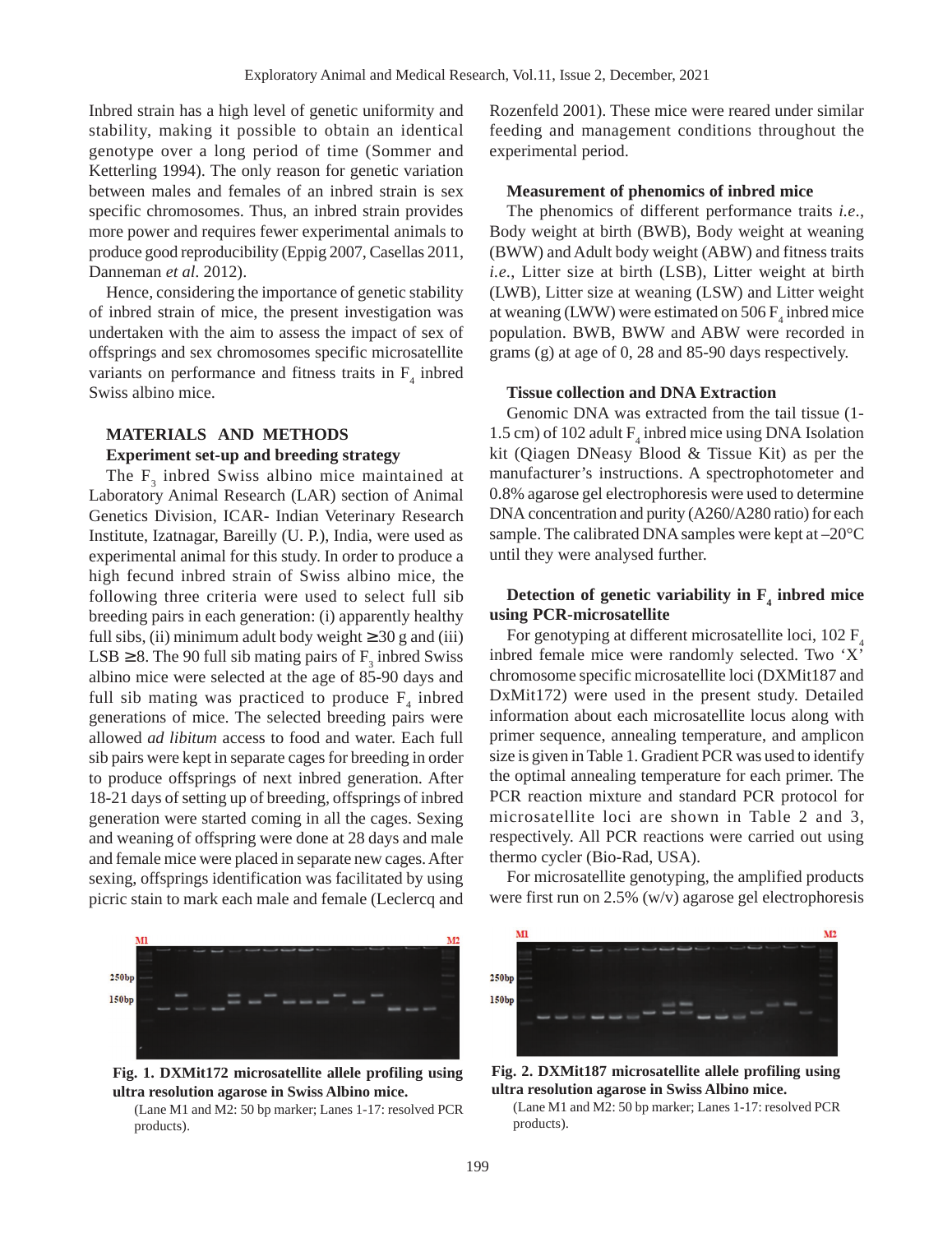Assessing the impact of sex-specific microsatellite variants on phenomics...

| SI.<br>$\bf No$ | <b>Microsatellite</b><br>Loci | Chr<br>$\bf No$ | Primer sequence $(5' ? 3')$   | *Ta<br>$({}^{\circ}C)$ | *K<br>(bp) | <b>Reference</b>             |
|-----------------|-------------------------------|-----------------|-------------------------------|------------------------|------------|------------------------------|
|                 | DXMit <sub>187</sub>          | X               | F: AAACACACCAAAAGAAGGTTTTG    | 58.5                   | $116 -$    | Zhang <i>et al.</i> $(2007)$ |
|                 |                               |                 | R: GTGAGTTCAAGGTGACTAAACGG    |                        | 132        |                              |
|                 | DxMit172                      | X               | F: TACCACAGTTTGAATAAAGATGTGTG | -58                    | $129 -$    | Zuo <i>et al.</i> $(2012)$   |
|                 |                               |                 | R: GAAGAAACCATGACTCCTCTTTG    |                        | 148        |                              |

**Table 1. Details of microsatellite loci along with primer sequence, annealing temperature (AT) and amplicon size (AS) of each microsatellite locus.**

\*Ta- Annealing temperature; \*\*K- Previously reported range of allele size in bp.

to check for their amplification. The products were then resolved on ultra-high-resolution agarose (4%; at 50-75 V; for 3-6 h)) to differentiate alleles as per their length (in base pairs). Visualizing of each gel was done under Gel Doc (Genesnap, Syngene) system and allele size was determined by using Gel Analyzer (2010) software.

#### **Statistical analysis**

POPGENE 32 (Yeh *et al*. 1999) software was used to estimate " $H_o$ " and " $H_e$ ", allele frequencies, observed number of alleles per locus, effective number of alleles, polymorphic information content (PIC), allelic diversity, Wright's F-statistic  $(F_{IS})$ , and Hardy Weinberg equilibrium. The  $F_{IS}$  was calculated as deviation of the " $H_0$ " of an individual relative to the " $H_e$ " under random mating (Lukas and Donald 2002) which was derived as:  $F_{rs} = 1 - (Ho/He),$ 

Where:  $F_{IS}$ : coefficient of inbreeding; H<sub>o</sub>: observed frequency of heterozygous individuals;  $H_e$ : expected frequency of heterozygous individuals in the population.

Fixed effects of sex of offsprings on performance traits of  $F_4$  inbred Swiss albino mice were computed using

**Table 2. PCR reaction mixture for different microsatellite loci.**

| SI.<br>No.  | <b>Reaction component</b>       | <b>Amount 1X</b><br>$(25 \mu l)$ |
|-------------|---------------------------------|----------------------------------|
| 1.          | Dream Taq green buffer          | $2.5 \mu$ l                      |
| 2.          | Forward Primer (10 pmol/µl)     | $1.0 \mu l$                      |
| 3.          | Reverse Primer (10 pmol/µl)     | $1.0 \mu$ l                      |
| 4.          | $dNTPs$ mix $(10$ mM)           | $0.5 \mu l$                      |
| 5.          | Taq DNA polymerase $(5U/\mu l)$ | $0.2 \mu l$                      |
| б.          | Genomic DNA                     | $2.0 \mu l$                      |
| $7_{\cdot}$ | Nuclease free water             | $17.8 \mu$ l                     |

PROC GLM module of SAS 9.3. Effect of inbreeding on phenotypic traits was also estimated. Effect of allelic variants of microsatellites was determined on performance and fitness traits through PROC GLM module of SAS 9.3 using following model: yij =  $\mu$  + gi + eij,

Where,  $y_{ij}$  = observation for performance and fitness trait on j<sup>th</sup> mouse in i<sup>th</sup> genotype;  $\mu$  = overall mean; gi = effect of i<sup>th</sup> genotype; eij = random error ~ NID (0, e<sup>2</sup>).

#### **RESULTS AND DISCUSSION**

# Phenotypic characterization of  $F<sub>4</sub>$  inbred Swiss **albino mice**

In the studied  $F_4$  population, performance traits such as BWB, BWW, and ABW were found to be 1.58±0.01g, 16.90±0.22g and 29.42±0.23g, respectively, while fitness traits such as LSB, LWB, LSW, and LWW were found to be  $6.60\pm0.14$ ,  $8.05\pm0.54$ g,  $6.04\pm0.14$  and  $86.74\pm5.1$ g, respectively. These mean estimates of performance and fitness traits were in declining trend with the increasing level of "F" (Tarang 2018, Kaushal 2019). These findings revealed that effect of inbreeding was detrimental on performance and fitness traits.

Our results are in concordance with findings of White (1972), who observed that increasing inbreeding level reduced postnatal maternal output and significantly reduced birth weight and weight at 12, 21, 42, and 56 days in the litter. Holt *et al*. (2005) also noticed marginal inbreeding depression on body weight at 21 and 42 days. Similar declining trend was noticed in the mean estimates of BWB, LSB, LWB, LSW and LWW on characterization of  $F_0$  and  $F_1$  generation of Swiss albino mice (Tarang 2018). Kaushal (2019) characterized  $F_2$  and  $F_3$  inbred mice population and inbreeding depression was noticed in BWB, BWW, ABW and LSB. When compared with the result of Tarang (2018) and Kaushal (2019), it revealed that the majority of performance and fitness traits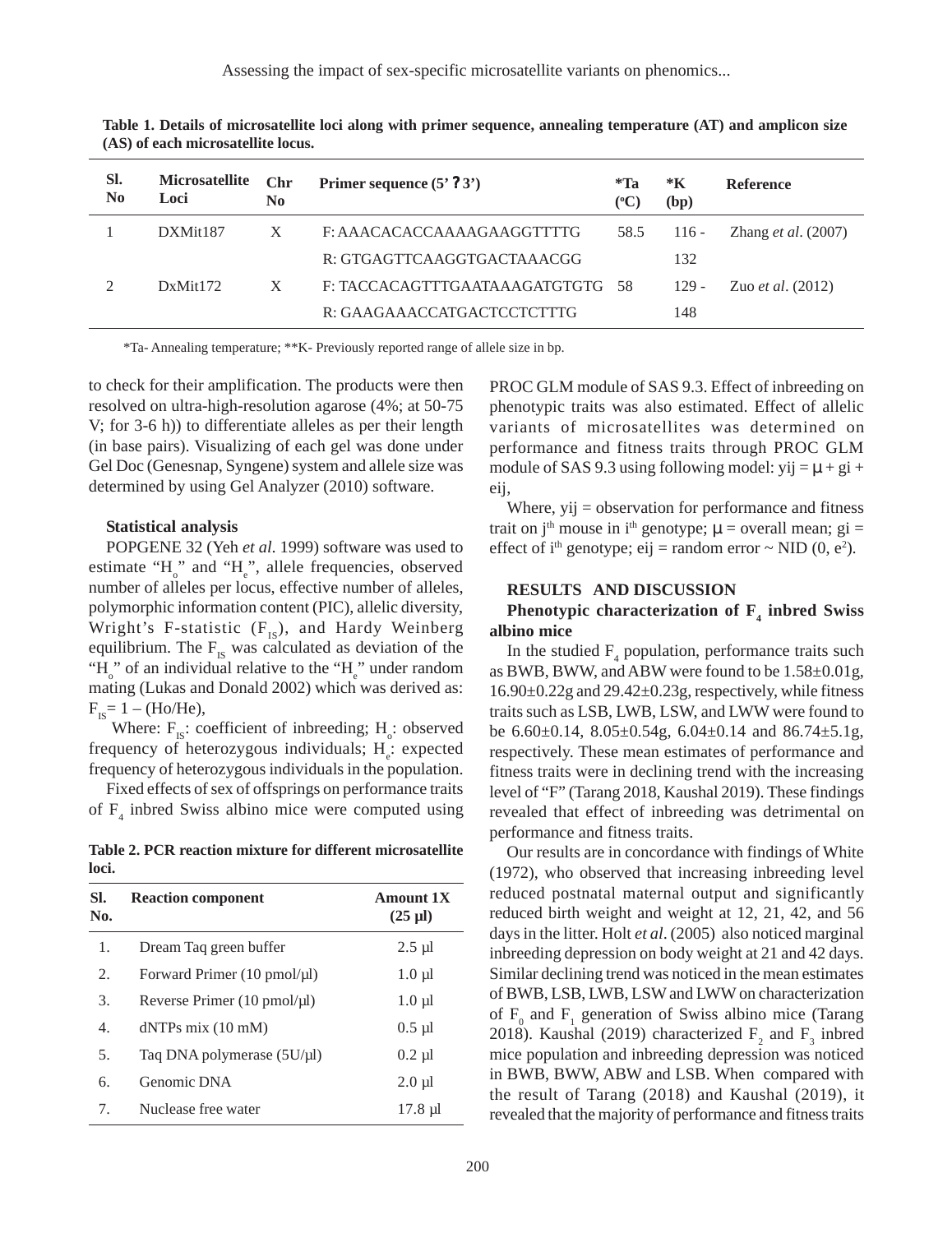**Table 3. Standardized PCR protocol for various fragments.**

| SI.<br>No.                  | <b>Steps</b>         | <b>Temperature</b><br>$({}^oC)$ | <b>Time</b>     |    |
|-----------------------------|----------------------|---------------------------------|-----------------|----|
| 1                           | Initial denaturation | $95^{\circ}$ C                  | $5 \text{ min}$ |    |
| $\mathcal{D}_{\mathcal{L}}$ | Denaturation         | $95^{\circ}$ C                  | 1 min           |    |
|                             | Annealing            | $58.0 - 85.5$ °C*               | 45s             |    |
|                             | Extension            | $72^{\circ}$ C                  | 1 min           | 40 |
| 3.                          | Final extension      | $72^{\circ}$ C                  | $5 \text{ min}$ |    |
|                             | Storage              | $4^{\circ}$ C                   |                 |    |

\* Standardized annealing temperature as per primer loci (Ref. Table 1 for Ta).

were declining with each successive generation, but the magnitude of inbreeding depression between two consecutive generations was also decreasing, indicating that the rate of inbreeding was decreasing.

The impact of sex of offspring on performance traits revealed that mean estimates of BWW and ABW in  $F<sub>4</sub>$ inbred mice was higher in males than in females (Table 4). These findings revealed that less magnitude of inbreeding depression was observed in BWW and ABW of male as compared to that of female. When the "F" was increased by 1%, BWW was decreased by 0.06 g in males and 0.164 g in females. The similar pattern of mean estimates of BWW and ABW for male and female were also noticed by Tarang (2018) in  $F_1$  and by Kaushal (2019)  $F<sub>2</sub>$  inbred mice population. These studies showed that mean estimate of BWW was varying in very narrow range as the inbreeding coefficient increased from  $F_1$  inbred to  $F_{4}$  inbred mice populations. This may be attributed to the LSB consistently declining, resulting in a better or less competitive climate for the nourishment of young ones. However, as the inbreeding coefficient increased, the ABW of the  $F_1$  inbred to  $F_4$  inbred mice population decreased. It might be attributable to late gene expression as an impact of inbreeding.

# Genetic characterization of  $\mathbf{F}_4$  inbred mice

In the present study, both the microsatellite loci were found to be polymorphic. There were 3 alleles (154 bp,

Table 4. Effect of sex on BWW and ABW in F<sub>4</sub> and F<sub>5</sub> inbred **population of Swiss albino mice.**

| <b>Sex</b> | $BWW$ (Mean $\pm$ SE) (N) ABW (Mean $\pm$ SE) (N) |                                |
|------------|---------------------------------------------------|--------------------------------|
| Male       | $17.32^{\circ} \pm 0.32$ (251)                    | $30.81^{\circ} \pm 0.31$ (242) |
|            | Female $16.39^{\circ} \pm 0.30$ (212)             | $27.83^{\circ} \pm 0.28$ (212) |

148 bp and 142 bp and 5 genotypes (154/154, 154/148, 154/142, 148/148 and 142/142) at the DXMit172 locus, and 3 (146 bp, 134 bp and 126 bp) alleles and 4 (146/ 146, 146/134, 134/134 and 126/126) genotypes at the DXMit187 locus. The highest and lowest allelic frequencies found at DXMit172 locus were for 142 (0.422) and 154 (0.226) alleles, respectively, and at DXMit187 locus for 126 (0.588) and 146 (0.093) alleles, respectively (Table 5). Genotype 142/142 (0.382) and 154/148 (0.382) had the highest and lowest genotypic frequency at the DXMit172 locus, respectively, and at DXMit187 locus for 126/126 (0.588) and 146/146 (0.039) genotypes, respectively (Table 6). Zuo *et al*. (2012), on the other hand, reported 148 bp alleles at DXMit172 locus in the C57BL/6J (B6) and 129 mouse strains. Zhang *et al*. (2007) found allele 128 bp for DXMit187 locus in BALB/c, C57BL/6, and all four strains of KM mice (A1, T2, N2, and N4). The variation in allelic size could be attributed to different levels of inbreeding and different types of mouse strains. Zhang *et al*. (2007) observed that DXMit187 locus showed homozygosity in BALB/c, C57BL/6, and all four strains of KM mice (A1, T2, N2, and N4). The representative images of gel electrophoresis of a microsatellite locus on 4% agarose gel are shown in Fig. 1 and Fig. 2 respectively.

PIC estimates showed that both the loci were moderately informative for the studied population. The standard errors of allelic and genotypic frequencies were within acceptable limits (Table 6). Allelic diversity values were also found to be varying from moderate to high in range. Chi square test revealed that all the loci were significantly deviated from HWE at p<0.05. These results were in agreement with the findings of Tarang (2018) and Kaushal (2019). The " $H_o$ " for DXMit172 and DXMit187 loci was 0.137 and 0.108, respectively, while the " $H_e$ " was 0.647 and 0.544 respectively (Table 7). The number of observed alleles  $(N_a)$  per locus was 3, while the number of effective alleles  $(N_e)$  varied from 2.192 (DXMit187) to 2.832. (DXMit172). The  $F_{IS}$  estimate was ranged from 0.788 (DXMit172) to 0.802 (DXMit187) per locus (Table 7). The average inbreeding coefficient based on X-chromosome specific microsatellite markers was positive and estimated as 0.790 in the  $F_4$  inbred population.

# **Association statistics of microsatellite variants with performance and fitness traits**

In the present population, the mean estimate of BWW, ABW, LSB, LWB, LSW and LWW for DXMit172 locus was 16.76±0.41g, 28.22±0.39g, 6.00±0.20, 9.22±0.31g,  $5.21 \pm 0.17$  and  $83.22 \pm 2.76$ g respectively (Table 8). The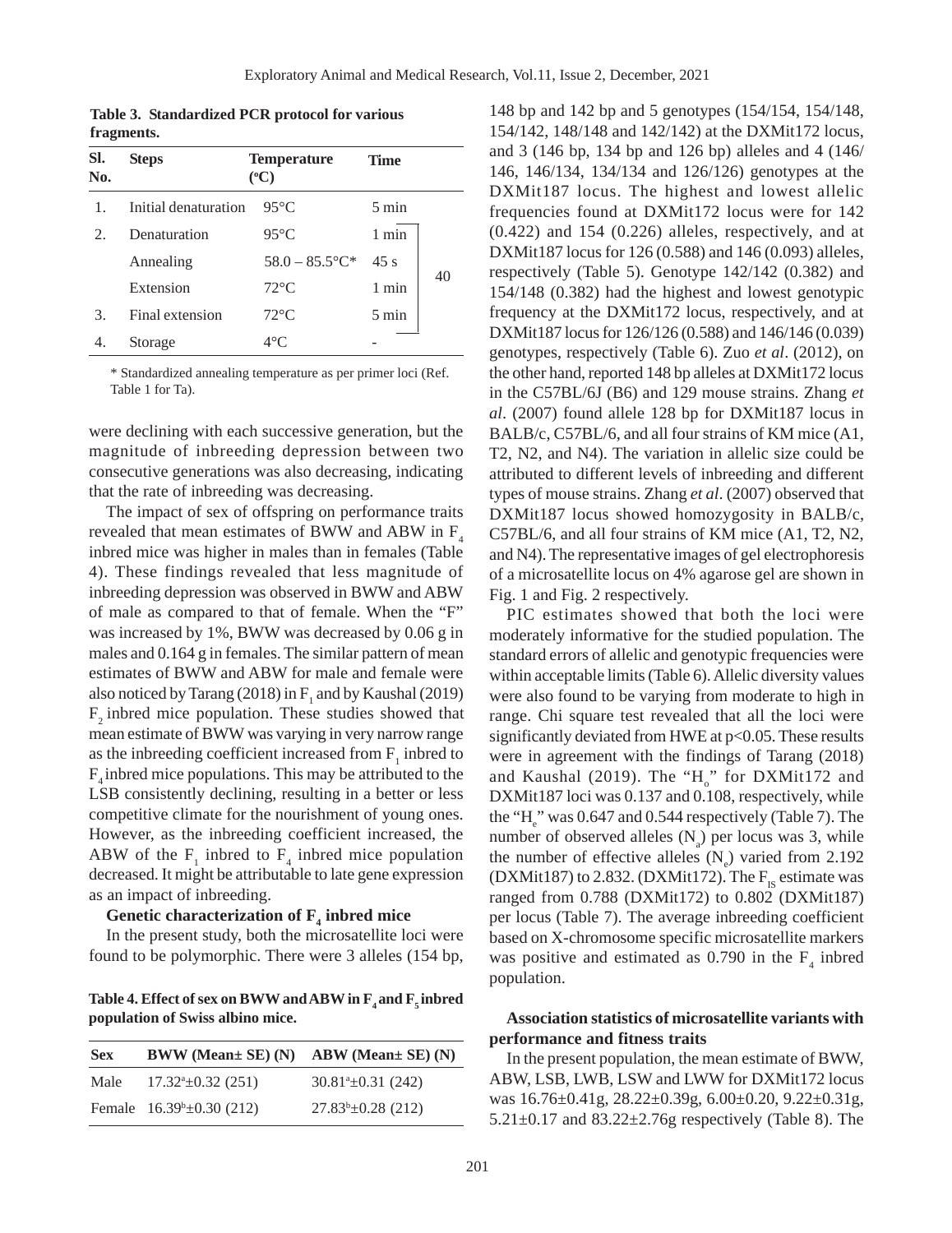Assessing the impact of sex-specific microsatellite variants on phenomics...

| Locus    | <b>Allele</b> | N   | <b>Frequency</b> | <b>Standard Error</b> | 95%   | <b>Confidence Limits</b> |
|----------|---------------|-----|------------------|-----------------------|-------|--------------------------|
|          | 154           | 46  | 0.226            | 0.037                 | 0.147 | 0.304                    |
| DXMit172 | 148           | 72  | 0.353            | 0.046                 | 0.265 | 0.446                    |
|          | 142           | 86  | 0.422            | 0.047                 | 0.328 | 0.520                    |
|          | 146           | 19  | 0.093            | 0.024                 | 0.049 | 0.142                    |
| DXMit187 | 134           | 65  | 0.319            | 0.043                 | 0.230 | 0.407                    |
|          | 126           | 120 | 0.588            | 0.049                 | 0.490 | 0.677                    |

Table 5. Allelic frequency distribution at DXMit172 microsatellite loci for  $F_4$  inbred mice population.

Table 6. Genotypic frequency distribution at DXMit172 and DXMit187 microsatellite loci for F<sub>4</sub> inbred mice population.

| Locus    | Genotype | N              | <b>Frequency</b> | <b>HWD</b> coefficient | <b>SE</b> | 95%      | <b>Confidence Limits</b> |
|----------|----------|----------------|------------------|------------------------|-----------|----------|--------------------------|
|          | 154/154  | 16             | 0.157            | 0.106                  | 0.022     | 0.061    | 0.147                    |
|          | 154/148  | 6              | 0.059            | 0.050                  | 0.015     | 0.021    | 0.080                    |
| DXMit172 | 154/142  | 8              | 0.078            | 0.056                  | 0.017     | 0.021    | 0.087                    |
|          | 148/148  | 33             | 0.324            | 0.199                  | 0.017     | 0.162    | 0.227                    |
|          | 142/142  | 39             | 0.382            | 0.205                  | 0.015     | 0.168    | 0.230                    |
|          | 146/146  | $\overline{4}$ | 0.039            | 0.031                  | 0.016     | 0.002    | 0.063                    |
| DXMit187 | 146/134  | 11             | 0.108            | $-0.024$               | 0.012     | $-0.048$ | $-0.002$                 |
|          | 134/134  | 27             | 0.265            | 0.163                  | 0.020     | 0.123    | 0.198                    |
|          | 126/126  | 60             | 0.588            | 0.242                  | 0.009     | 0.219    | 0.250                    |

Table 7. Summary statistics of genetic variation and genetic parameters for all microsatellite loci in  $\mathrm{F}_4$  inbred population.

| Locus     | <b>Sample</b><br>Size(N) | <b>Observed</b><br>alleles $(N_2)$ | <b>Effective</b><br>alleles $(N)$ | <b>Observed</b><br>heterozygosity<br>$(H_0)$ | <b>Expected</b><br>heterozygosity<br>$(H_2)$ | Shannon's<br><b>Inform.index</b><br>$\mathbf{I}$ | $F_{IS}$ |
|-----------|--------------------------|------------------------------------|-----------------------------------|----------------------------------------------|----------------------------------------------|--------------------------------------------------|----------|
| DXMit172  | 204                      | 3.000                              | 2.832                             | 0.137                                        | 0.647                                        | 1.068                                            | 0.788    |
| DXMit187  | 204                      | 3.000                              | 2.192                             | 0.108                                        | 0.544                                        | 0.898                                            | 0.802    |
| Mean      |                          | 3.000                              | 2.771                             | 0.196                                        | 0.631                                        | 1.087                                            | 0.790    |
| <b>SD</b> |                          | 0.497                              | 0.448                             | 0.061                                        | 0.057                                        | 0.143                                            |          |

significant (p<0.05) genotypic associations were observed with fitness traits while non-significant  $(p<0.05)$ genotypic associations were found with performance traits. The results showed that genotype 154/142 had the highest mean estimates of LSB (7.38±0.92) and LWB  $(11.12\pm 1.51g)$ , while genotype 142/142 had the highest mean estimates of LSW  $(5.73\pm0.26)$  and LWW (93.90±3.86g). The interaction statistics revealed that genotypic associations of DXMit187 locus with

performance and fitness traits in the  $F_4$  inbred population were non-significant (p<0.05). For the DXMit187 locus, the mean estimates of BWW, ABW, LSB, LWB, LSW, and LWW were 16.76±0.4g, 28.22±0.39g, 6.00±0.20, 9.22 $\pm$ 0.3g, 5.21 $\pm$ 0.17, and 83.22 $\pm$ 2.76g, respectively (Table 8).

#### **CONCLUSION**

The results of present investigation revealed that the magnitude of inbreeding depression on performance and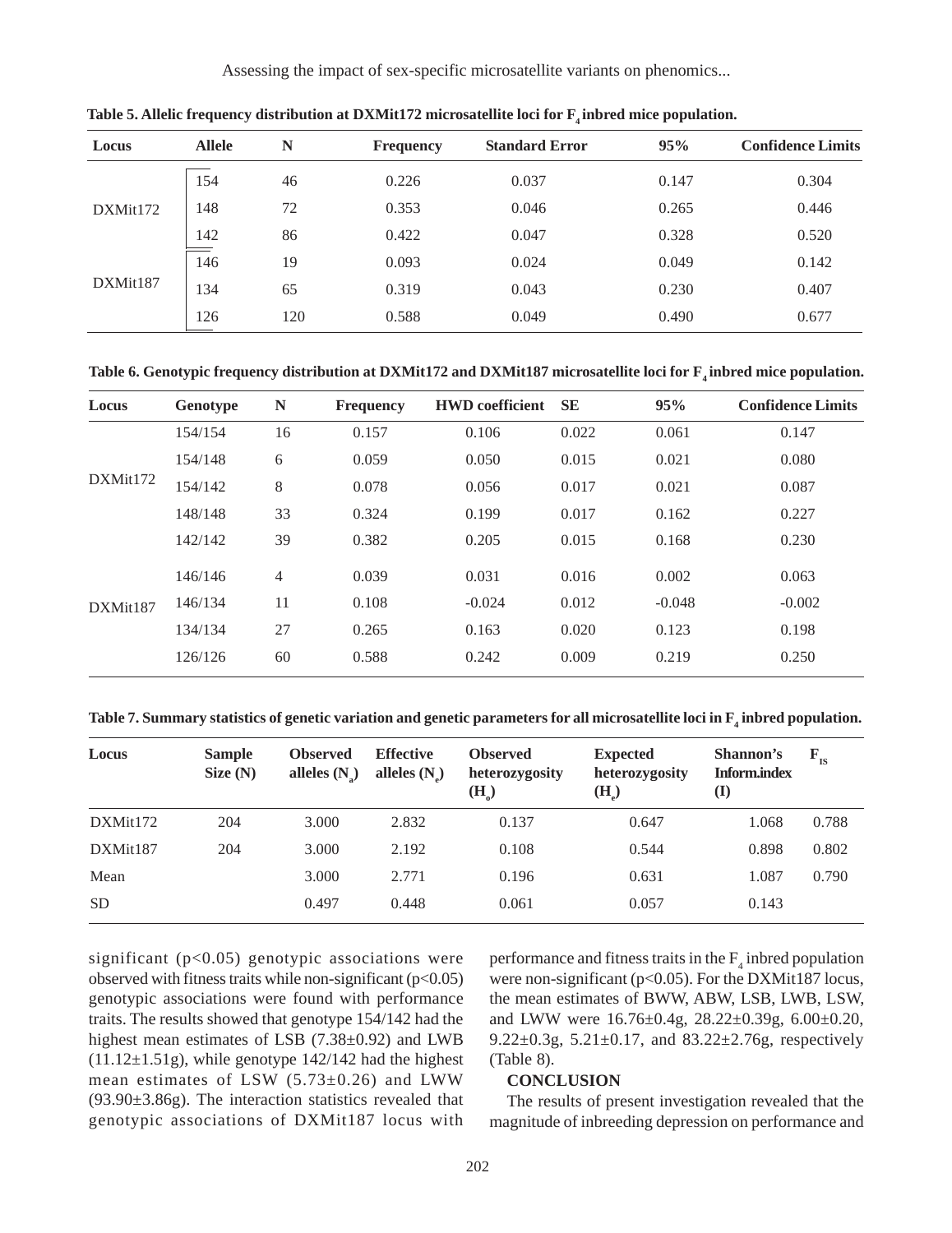| Locus    | Genotype        | <b>BWW</b>                  | <b>ABW</b>                 | <b>LSB</b>                | <b>LWB</b>                 | <b>LSW</b>                | <b>LWW</b>                  |
|----------|-----------------|-----------------------------|----------------------------|---------------------------|----------------------------|---------------------------|-----------------------------|
|          | (N)             |                             |                            |                           |                            |                           |                             |
|          | 154/154         | $18.22^{\mathrm{a}}\pm0.99$ | $26.90^a \pm 0.98$         | $5.46^{\rm bc}$ ±0.60     | $8.27bc \pm 0.80$          | $4.67^{ab} \pm 0.40$      | 75.41 <sup>a</sup> ±7.15    |
|          | (16)            | (16)                        | (16)                       | (13)                      | (13)                       | (12)                      | (12)                        |
|          | 154/148         | $17.10^a \pm 2.35$          | $26.41^a \pm 1.24$         | $4.00^{\circ}$ ±0.63      | $6.28^{\circ} \pm 0.84$    | $3.60^{\rm b} \pm 0.40$   | $50.40^b \pm 1.42$          |
|          | (6)             | (6)                         | (6)                        | (5)                       | (5)                        | (5)                       | (5)                         |
| DXMit172 | 154/142         | $15.16^{\circ}$ + 1.51      | $28.35^a \pm 1.18$         | $7.38^a \pm 0.92$         | $11.12^{a}$ + 1.51         | $5.13^a \pm 0.61$         | $81.16^a \pm 11.10$         |
|          | (8)             | (8)                         | (8)                        | (8)                       | (8)                        | (8)                       | (8)                         |
|          | 148/148         | $16.94^a \pm 0.80$          | $28.04a_{\pm}0.67$         | $5.84^{ab} \pm 0.33$      | $9.08^{ab} \pm 0.59$       | $5.20^a \pm 0.30$         | $81.68^a \pm 4.54$          |
|          | (33)            | (33)                        | (33)                       | (32)                      | (32)                       | (30)                      | (30)                        |
|          | 142/142         | $16.27a_{\pm}0.57$          | $29.17a \pm 0.65$          | $6.34^{ab} \pm 0.24$      | $9.74ab \pm 0.33$          | $5.73a_{\pm}0.26$         | 93.90 <sup>a</sup> ±3.86    |
|          | (39)            | (39)                        | (39)                       | (32)                      | (32)                       | (30)                      | (30)                        |
|          | Mean            | $16.76 \pm 0.41$            | $28.22 \pm 0.39$           | $6.00 \pm 0.20$           | $9.22 \pm 0.31$            | $5.21^a \pm 0.17$         | $83.22 \pm 2.76$            |
|          | (102)           | (102)                       | (102)                      | (90)                      | (90)                       | (85)                      | (85)                        |
|          | 146/146         | $16.52^{\mathrm{a}}\pm2.07$ | $25.70^{\circ}$ ±0.75      | $5.00^a \pm 1.00$         | $7.32^{\mathrm{a}}\pm1.38$ | $4.00^a \pm 0.00$         | $64.61^{\circ} \pm 1.21$    |
|          | (4)             | (4)                         | (4)                        | (3)                       | (3)                        | (2)                       | (2)                         |
|          | 146/134         | $16.70^a \pm 1.83$          | $29.26^a \pm 1.32$         | $6.40^a \pm 0.67$         | $9.65^a \pm 1.01$          | $5.44^a \pm 0.60$         | 89.33 <sup>a</sup> ±6.93    |
|          | (11)            | (11)                        | (11)                       | (10)                      | (10)                       | (9)                       | (9)                         |
| DXMit187 | 134/134         | $16.71^{\circ} \pm 0.84$    | $28.36^a \pm 0.73$         | $6.33^a \pm 0.36$         | $9.46^a \pm 0.51$          | $5.70^a \pm 0.34$         | $87.71^{\text{a}} \pm 5.09$ |
|          | (27)            | (27)                        | (27)                       | (24)                      | (24)                       | (23)                      | (23)                        |
|          | 126/126<br>(60) | $16.80^a \pm 0.49$<br>(60)  | $28.14^a \pm 0.51$<br>(60) | $5.83^a \pm 0.26$<br>(53) | $9.14^a \pm 0.44$<br>(53)  | $5.00^a \pm 0.21$<br>(51) | $80.84^a \pm 3.75$<br>(51)  |
|          | Mean<br>(102)   | $16.76 \pm 0.41$<br>(102)   | $28.22 \pm 0.39$<br>(102)  | $6.00 \pm 0.20$<br>(90)   | $9.22 \pm 0.31$<br>(90)    | $5.21 \pm 0.17$<br>(85)   | $83.22 \pm 2.76$<br>(85)    |

**Table 8. Association statistics of DXMit172 and DXMit187 microsatellite loci with performance (WW and ABW) and** fitness (LSB, LWB, LSW and LWW) traits of  $\mathbf{F}_4$  inbred Swiss albino mice (Mean±SE).

\*Means with the same superscript are not significantly  $(p<0.05)$  different.

fitness traits was less detrimental in males as compared to females. This further indicates that tolerance power of males to detrimental effect of inbreeding was more as compared to females. It is advised that microsatellite genotyping spanning whole genome might be more reliable for genetic characterization of an inbred strain.

#### **ACKNOWLEDGEMENT**

The authors are grateful to the Director, ICAR-Indian Veterinary Research Institute, Izatnagar, Bareilly, (U. P.); and the Director, Indian Council of Medical Research, New Delhi, India for providing the essential facilities and financial assistance to carry out the research work, respectively.

### **REFERENCES**

Casellas J (2011) Inbred mouse strains and genetic stability: a review. Animal 5: 1-7.

Danneman PJ, Suckow MA, Brayton C (2012) The laboratory mouses. CRC Press.

Eppig JT (2007) Mouse strain and genetic nomenclature: an abbreviated guide, 79–98. In: Fox JG, Davisson MT, Quimby FW, Barthold SW, Newcomer CE *et al.* (editors) The mouse in biomedical research. Elsevier, London.

Gulcher J (2012) Microsatellite markers for linkage and association studies. Cold Spring Harbor Protocols 2012(4): pdb-top068510.

Holt M, Nicholas FW, James JW, Moran C, Martin IC (2004) Development of a highly fecund inbred strain of mice. Mamm Genome 15(12): 951-959.

Kaushal S (2019) Genetic analysis of inbred Swiss albino mice of different filial generations. Ph.D. Thesis submitted in Indian Veterinary Research Institute, Bareilly, India.